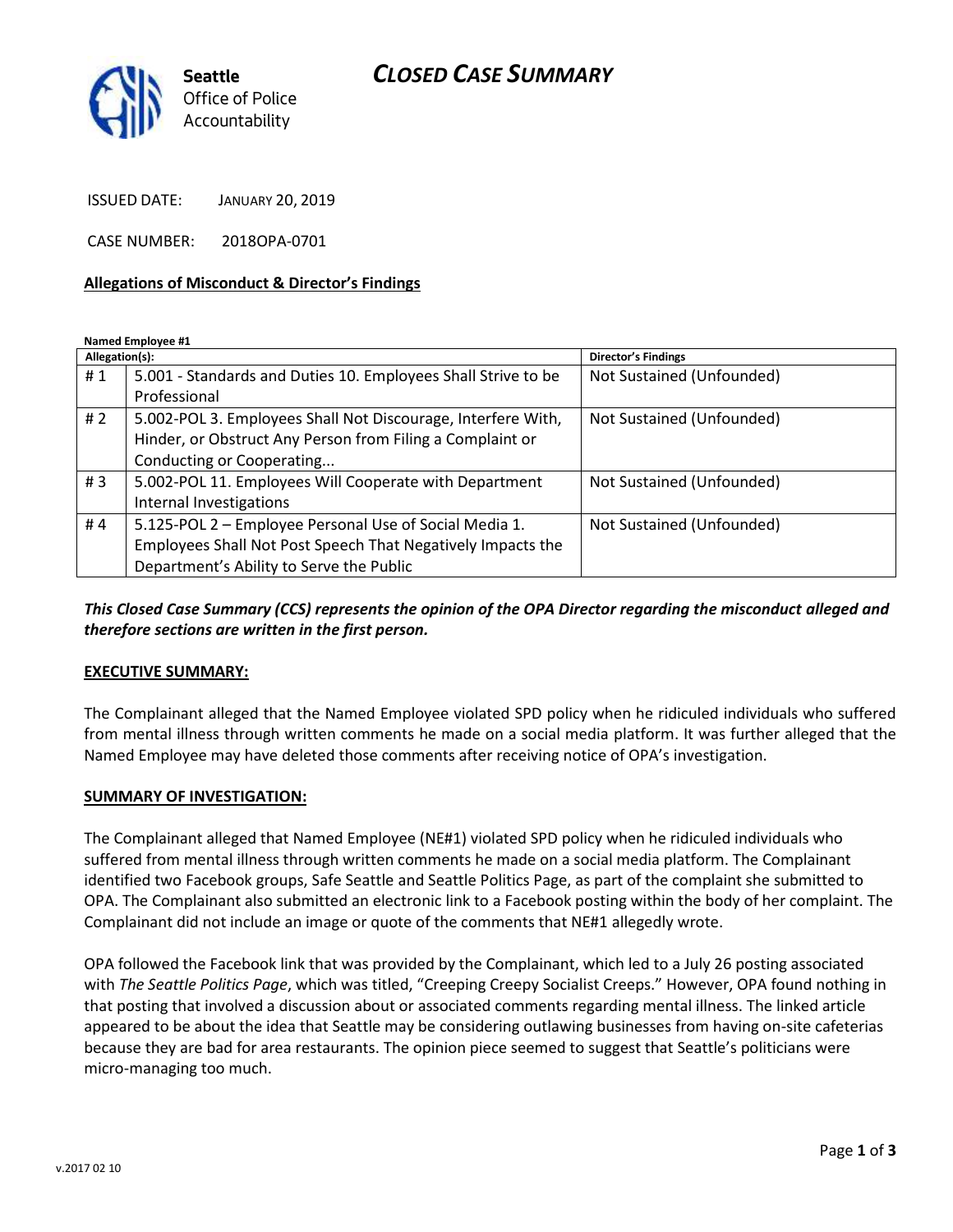

**Seattle** *Office of Police Accountability*

# *CLOSE CASE SUMMARY*

OPA CASE NUMBER: 2018OPA-0701

OPA also conducted a broad search of social media to locate the social media comments referenced by the Complainant, but none were found. In OPA's search, one comment associated with NE#1's name was found, but that comment was about gun safety legislation. That comment was not associated with either of the two Facebook groups referenced by the Complainant and nothing stated in it referenced mental illness or appeared insensitive to any other protected classes.

OPA made repeated attempts to obtain additional and clarifying information from the Complainant, but OPA's communications went unanswered.

OPA interviewed NE#1, who denied the allegations that were made against him. NE#1 stated that he never ridiculed or disparaged individuals who suffered from mental illness, and he claimed not to have deleted any comments or postings associated with the online Seattle Politics Page. NE#1 also denied deleting any social media comments or postings in response to learning that he was the subject of this OPA investigation. NE#1 stated that he did not make any social media comments or postings that could have served to undermine the public's trust and confidence in him and SPD. NE#1 further denied ever making, sharing, or commenting in support of any social media postings that ridiculed, disparaged, or expressed bias or disrespect toward any race, religion, sex, gender, sexual orientation, nationality or any other protected class of individuals.

#### **ANALYSIS AND CONCLUSIONS:**

### **Named Employee #1 - Allegations #1** *5.001 - Standards and Duties 10. Employees Shall Strive to be Professional*

SPD Policy 5.001-POL-10 requires that SPD employees "strive to be professional at all times." The policy further instructs that "employees may not engage in behavior that undermines public trust in the Department, the officer, or other officers." (SPD Policy 5.001-POL-10.) The policy further states the following: "Any time employees represent the Department or identify themselves as police officers or Department employees, they will not use profanity directed as an insult or any language that is derogatory, contemptuous, or disrespectful toward any person." (*Id.*)

The Complainant alleged that NE#1 violated the Department's professionalism policy when he made offensive social media postings. If true, this conduct would likely have violated this policy. However, as discussed above, the evidence is insufficient to establish that NE#1 made such posts at all. The Complainant did not provide screenshots or copies of the posts and they could not be located by OPA. For these reasons, I recommend that this allegation be Not Sustained – Unfounded.

Recommended Finding: **Not Sustained (Unfounded)**

### **Named Employee #1 - Allegation #2**

## *5.002-POL 3. Employees Shall Not Discourage, Interfere With, Hinder, or Obstruct Any Person from Filing a Complaint or Conducting or Cooperating with an Investigation of an Allegation of a Policy Violation*

SPD Policy 5.002-POL-3 states that SPD employees shall not discourage, interfere with, hinder, or obstruct any person from filing a complaint or conducting or cooperating with an investigation of an allegation of a policy